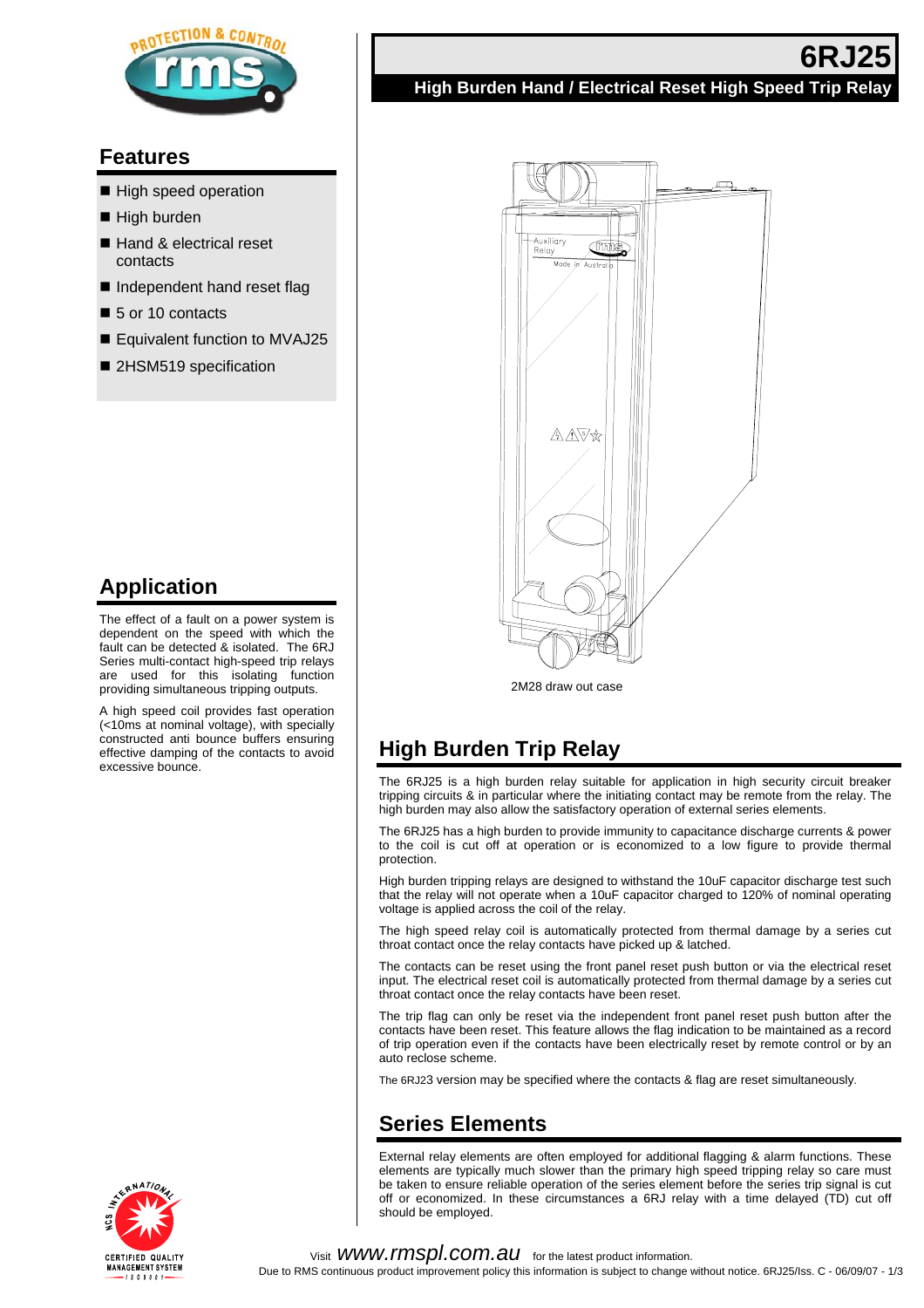# **Terminal Wiring**







Relay circuit diagram

|                 | <b>6RJ25-5 Terminal Numbers</b> |         |         |         |          |  |
|-----------------|---------------------------------|---------|---------|---------|----------|--|
| <b>Contacts</b> | $1 - 3$                         | $2 - 4$ | $5 - 7$ | $6 - 8$ | $9 - 11$ |  |
| 5M              | M                               | М       | M       | М       | M        |  |
| $4M+1B$         | М                               | М       | М       | м       | B        |  |
| $3M+2B$         | M                               | M       | M       | B       | B        |  |
| $2M+3B$         | М                               | М       | в       | B       | B        |  |
| $1M+4B$         | M                               | B       | в       | B       | в        |  |
| 5B              | B                               | в       | в       | в       | в        |  |

|                 | 6RJ25-10 Terminal Numbers |         |         |         |          |           |           |       |           |       |
|-----------------|---------------------------|---------|---------|---------|----------|-----------|-----------|-------|-----------|-------|
| <b>Contacts</b> | $1 - 3$                   | $2 - 4$ | $5 - 7$ | $6 - 8$ | $9 - 11$ | $10 - 12$ | $13 - 15$ | 14-16 | $17 - 19$ | 18-20 |
| 10M             | M                         | M       | M       | M       | M        | M         | M         | M     | M         | M     |
| $9M+1B$         | M                         | М       | М       | М       | М        | M         | М         | М     | М         | B     |
| $8M+2B$         | M                         | M       | M       | M       | M        | M         | M         | M     | B         | B     |
| $7M+3B$         | M                         | M       | М       | М       | M        | M         | М         | B     | в         | B     |
| $6M+4B$         | M                         | M       | M       | M       | M        | M         | B         | B     | B         | B     |
| $5M+5B$         | М                         | М       | М       | М       | м        | B         | В         | B     | B         | B     |
| $4M+6B$         | M                         | M       | M       | M       | B        | B         | B         | B     | B         | B     |
| $3M+7B$         | М                         | M       | М       | B       | B        | в         | В         | B     | в         | B     |
| $2M+8B$         | M                         | M       | B       | B       | B        | B         | B         | B     | B         | B     |
| $1M+9B$         | M                         | B       | В       | B       | B        | B         | B         | B     | B         | B     |
| 10B             | B                         | B       | B       | B       | B        | B         | B         | B     | B         | B     |

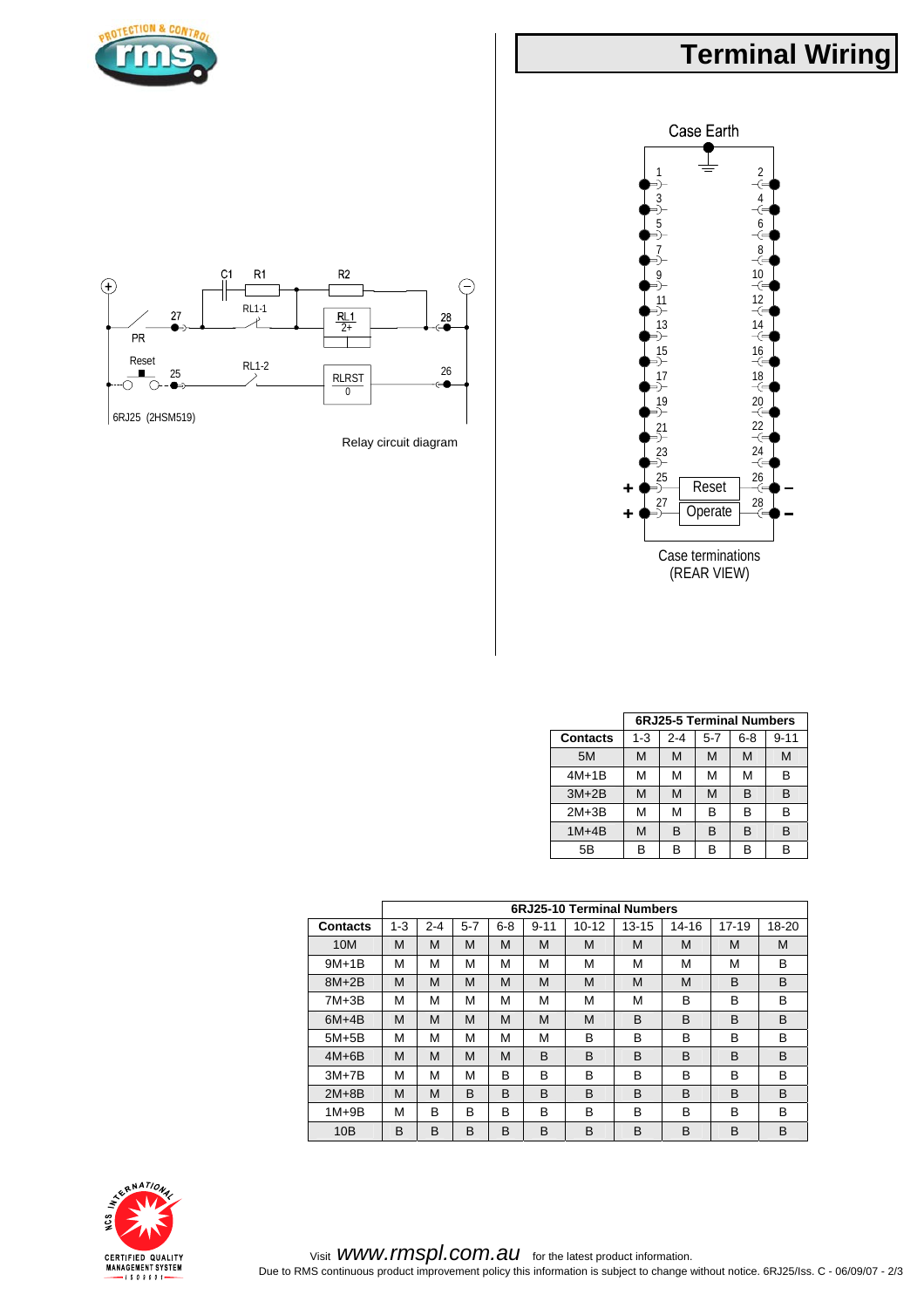

#### **OPERATING BURDEN** (Burden during pick up at nominal)

High burden relays: 150W Maximum Reset coils: <40W Maximum

**OPERATED BURDEN** (Burden after pick up at nominal) Hand reset contacts: Zero<br>Reset coils: Zero Reset coils:

## **COIL THERMAL RATING**

The operate circuit is designed to withstand continuous application of 120% of nominal voltage. The high speed operate coil element (150 watt max.) has a thermal rating of 30 seconds, however this is protected by use of the instantaneous series cutoff contact arrangement.

#### **OPERATING TIME**

Less than 10ms at nominal rated operating voltage.

#### **CONTACT OPERATION**

Latching contacts with front panel hand reset button & reset coil for remote electrical reset. Continuous application of a control voltage to both the trip & reset inputs must be avoided otherwise thermal damage to both coils may occur. Likewise holding the reset button in the depressed position with a trip signal is applied may result in thermal damage to the high speed operate coil.

#### **FLAG OPERATION**

Drops on coil energisation. Independent hand reset button. Contacts must be in the reset position before the flag can be reset.

#### **OPERATING VOLTAGE RANGE**

Guaranteed operation between 65% & 120% of nominal rated operating voltage.

#### **NOMINAL OPERATING VOLTAGES**

24, 32, 48, 110, 125, 220, 240 & 250V DC available.

#### **AC VOLTAGES**

Standard 6RJ relays are not intended for operation with AC voltages. Application of continuous AC voltage below the pick up level will cause excessive power dissipation in the capacitor discharge resistor & likely result in thermal damage to the device.

#### **MINIMUM OPERATING CURRENT**

High burden relays: 100mA

#### **ELECTRICAL RESET**

Operate voltage: As per specified operate voltage. Reset cut off: Instantaneous with main relay reset.

Continuous application of both the high speed pick up coil & the reset coil (or contact reset button), will defeat the cut throat contact & result in overheating & thermal damage to both coils & associated circuit.

#### **CONTACTS**

#### 5 or 10 contacts

User to specify combination of make & break contacts

**Ordering Codes** 

Generate the required ordering code as follows: e.g. 6RJ25-10-D-8M2B



#### **1 NUMBER OF CONTACTS**

5 5 contacts

10 10 contacts

#### **2 NOMINAL OPERATE VOLTAGE**

|    | 24V DC  | F. | 125V D  |
|----|---------|----|---------|
| B. | 32V DC  | G  | 220V DC |
| C. | 48V DC  | н  | 240V DC |
| D. | 110V DC |    | 250V DC |
|    |         |    |         |

#### **3 CONTACT ARRANGEMENT** (Not to exceed maximum)

Specify the number of "MAKES" followed by M; i.e. 8M Specify the number of "BREAKS" followed by B; i.e. 2B

### **6R RELAY CONTACT RATINGS**

#### **Make & Carry Continuously**

3,000 VA AC resistive with maximums of 660V & 12A 3,000 W DC resistive with maximums of 660V & 12A

#### **Make & Carry for 3 Seconds**

7,500 VA AC resistive with maximums of 660V & 30A 7,500 W DC resistive with maximums of 660V & 30A

#### **AC Break Capacity**

3,000 VA AC resistive with maximums of 660V & 12A

#### **DC Break Capacity (Amps)**

| Voltage                 | <b>24V</b>    | 48V | <b>125V</b> | <b>250V</b> |      |
|-------------------------|---------------|-----|-------------|-------------|------|
| <b>Resistive rating</b> |               | 12  | 2<br>0.5    |             | 0.25 |
| $L/R = 40ms$            | Maximum break | 12  |             | 0.25        | 0.15 |

#### **INSULATION WITHSTAND i**n accordance with IEC 255-5:

2KV RMS & 1.2/50 5KV impulse between:

- ♦ all terminals & frame
- ♦ each contact group
- ♦ all contacts & coil

#### **CASE SIZE**

2M28-S draw out case